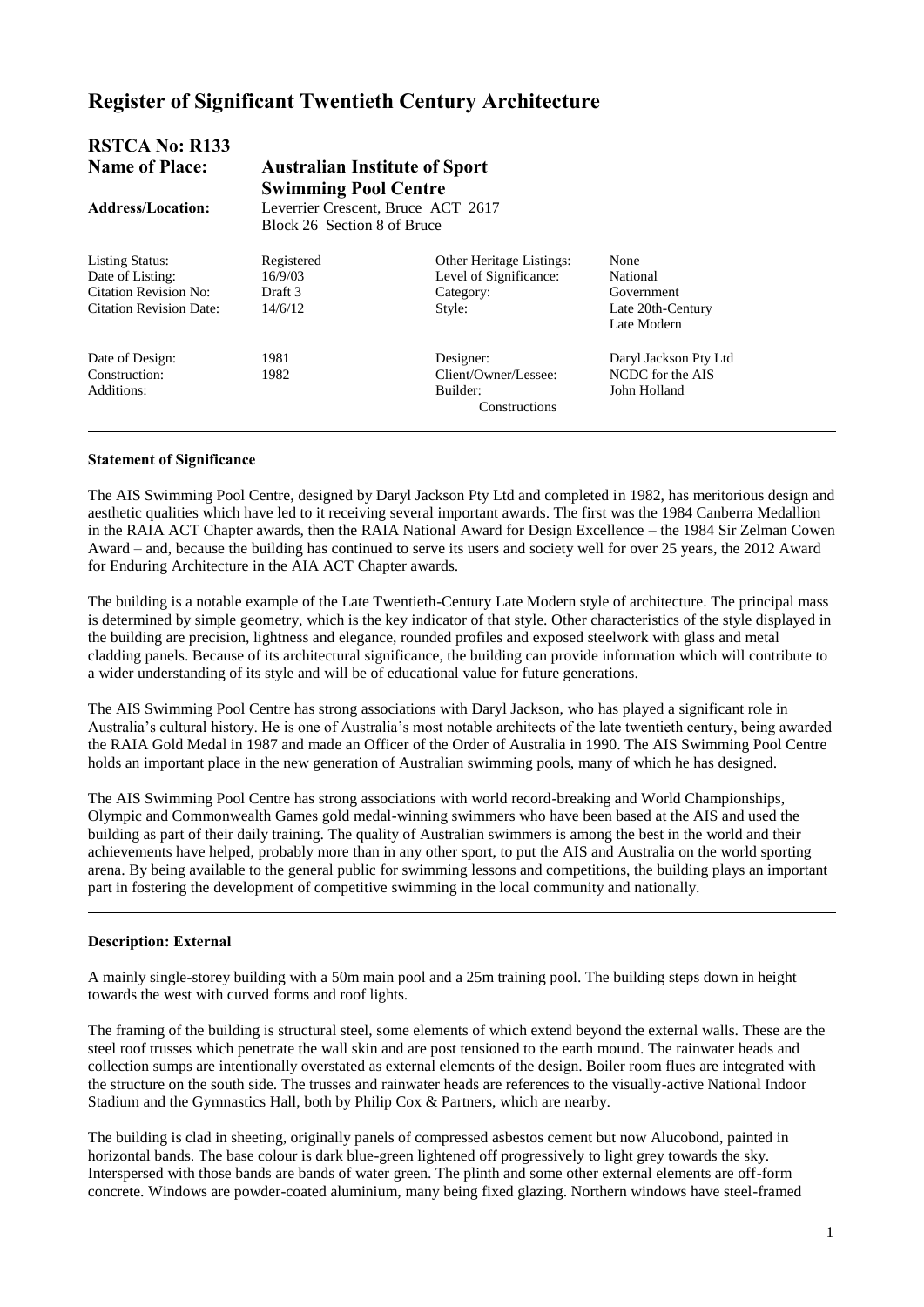screens clad in flat sheeting. The north sides of both pools have panel-lift doors which lead to a small fenced area of paving and lawn. A low earth berm has been formed around the west and south sides of the building.

# **Description: Internal**

The building includes 50m and 25m pools and change rooms, with associated plant and service areas and, on an upper level, a weight-training room and a general-purpose room. The 50m pool has below-water viewing windows, a moveable bulkhead, a perimeter weir and a constant depth of 2.2m.

Internally, the pool complex consists of a steel-framed structure with tubular exposed trusses in two directions with a galvanised perforated ripple-iron ceiling for acoustic benefits. Curved translucent skylights occur at each of the steps of the roof and provide a high level of natural light without glare. Exposed circular air conditioning ductwork is slotted between trusses under each step of the roof. Artificial lighting is by large suspended fittings.

Wall cladding is sheeting with bands of colours replicating the external colours. The structure around the change rooms is concrete, with off-form columns and beams and infill painted masonry walls. The north sides of both pools have glazed panel-lift doors. Windows on all sides are fixed glazed in powder-coated aluminium frames. Under each of the roof steps on the north and south sides is a clear glass block section with bands of the AIS red and blue glass blocks.

The 50m pool is concrete with a perimeter weir set below the concourse. Stained timber bleachers (retractable seating) with non-slip surfaces provide spectator seating along its south side. A white-painted tubular steel gantry along each side of the 50m pool and crane between provide the means to relocate the moveable bulkhead and for camera-tracking of swimmers. The pools and concourse are tiled and the upper level and rear walking area is studded rubber. A small spa and sauna is provided in the south-east corner of the building.

# **Condition and Integrity**

The integrity of the building is high. The original panels of compressed asbestos cement wall sheeting have been replaced with Alucobond. The colours of the new sheeting retain the original gradation, but the effect has been lessened by the growth of a belt of shrubs along the south and west earth berms. The internal walls now have bands of grey and a deeper blue to match the colour below the water, while photo murals of swimmers enliven the open trusses across the main pool.

# **Background/History**

 $\overline{a}$ 

The context for the design of the Swimming Pool Centre was that the AIS was expanding and a swimming complex was required. It was decided by the National Capital Development Commission to award the project to Daryl Jackson Pty Ltd. The Centre was to be of world standard, with a fast pool and blend aesthetically with the architectural language established at the AIS by Philip Cox & Partners, with the Athletics Stadium and Indoor Arena. The facilities required were a 50m pool with moveable bulkhead to suit world short course requirements including the imperial measurements used in America, a 25m training pool, a diving pool (later deleted) plus flexible spectator seating for 650, change facilities, weights room, general purpose room and support facilities.

A study tour to Europe by Greg Deas of the NCDC and Daryl Jackson was undertaken and the design followed in 1981. The initial design intention was to have a retractable roof where sections would concertina into each other, thus creating the stepped form. The retractable roof was abandoned because of its cost, but the general form remained. The other design aspect was to blend the new building with the adjacent Indoor Arena, prompting the earth berm, off-form concrete and expressed structure. The stepped form has a human scale along Leverrier Crescent, while also relating to the 10m high Tennis Hall on the east.<sup>2</sup>

A key person who was consulted in the design of the Centre was Don Talbot (AIS Director at the time and former National Swimming Coach). A fast pool was essential to ensure its world standing and design features of a constant depth of 2.2m and a continuous weir to prevent backwash assisted this. They also meant it was suitable for water polo. The overhead crane for video tracking of swimmers, the bulkhead which could be shifted quickly and the underwater pool windows were features added to assist training and performance. The Centre was the first in Australia with these features, although they had been used overseas. Many AIS swimmers who have trained at the Centre have broken world records, and won Olympic Games, World Championships and Commonwealth Games gold medals. <sup>3</sup>

1

<sup>&</sup>lt;sup>1</sup> Architects of Australia, Images Australia 1988, Daryl Jackson Pty Ltd, p 92-3.

<sup>2</sup> ibid.

<sup>&</sup>lt;sup>3</sup> Australian Institute of Sport Internet site [www.ais.org.au/Swimming/Hall](http://www.ais.org.au/Swimming/Hall) of Fame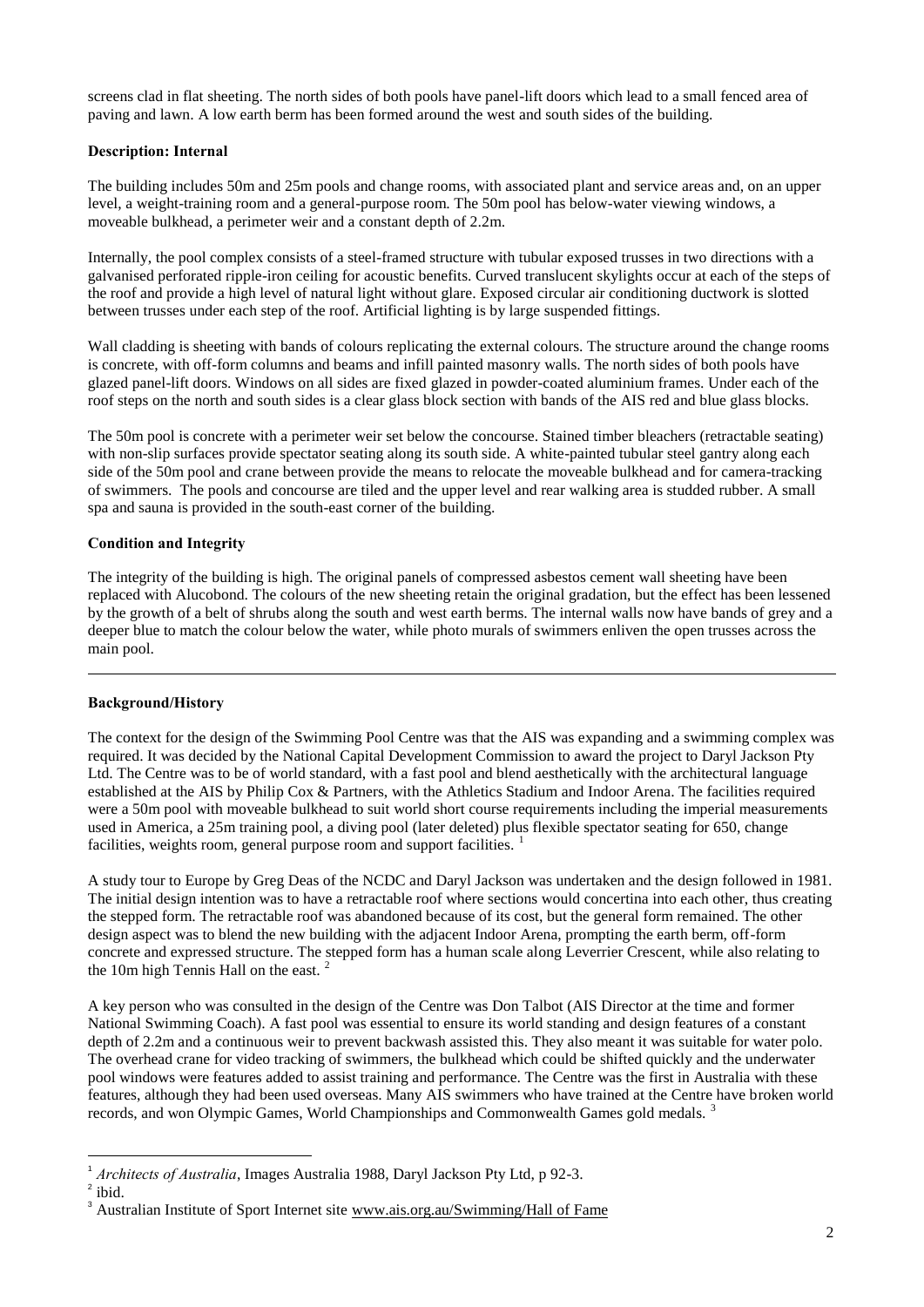The design concept is part of the evolution of swimming pools by Daryl Jackson Pty Ltd, with the Centre heralding a new generation of pool design. This evolution includes 8 pools between 1967 and 1988 in Victoria, WA and the ACT. Innovations used at the AIS Swimming Pool Centre include:

- Heat recovery unit to minimise energy
- Night-time purge cycle to get rid of vapour
- Double-glazed skylights
- Ripple-iron ceiling with vapour barrier behind
- Extensive use of steel with good quality surface treatment, in preference to timber

The style of the building is defined in *A Pictorial Guide to Identifying Australian Architecture* as Late Twentieth-Century Late Modern. The building is one of several used in that publication to illustrate the style, with a caption noting it as "a high-tech reflection of the activities conducted within." <sup>4</sup> The principal mass is determined by simple geometry, which is the key indicator peculiar of that style. Other characteristics of the style displayed in the building are its precision, lightness and elegance, its rounded profiles and exposed steelwork with glass and metal cladding panels. The building is similar to others of that style with precise, machine-like forms and curved profiles (Parklea Prison, NSW, 1983, Merlin Hotel, Perth, 1984, 'The Parks' office building, Rose Park, SA, 1983). The way the building steps down in height, with curved rooflights at the steps is also seen in the ADFA Cadets Mess, also designed about 1981, but it is of concrete and glass and more Brutalist in style. Daryl Jackson's Ringwood Pool, designed about 1985, also responds to the colours of the landscape and its topography, with a curved low roof. Other similarities to the AIS Swimming Centre are its internal expression of structure, its top lighting and glass walls which open to allow movement outdoors.

The critic James Grose observed in 1984, regarding Jackson's colour preference, that other Late Modern style buildings he was designing at that time – the Australian Film & Television School, North Ryde NSW and in a far more subtle manner the Singapore High Commission, Canberra, used stripes to express an architectural "image", so those buildings are also comparable with the Centre.<sup>5</sup> "Late Modern architecture was nothing if not sleek and glossy" wrote Apperly, Irving and Reynolds, so in those respects the Centre is comparable with Lawrence Nield's hospital at Mount Druitt, NSW.

The RAIA National Sir Zelman Cowen Award in 1984 is an endorsement of the excellence of the building's design. James Grose commented when the award was announced that "Jackson responded to the environmental context by designing a building that adopted a reclining stature – a reflection of its function, and in terms of massing, as a means of relating to the surrounding buildings...The reclining stature also responds to the long low forms of the valley edge, and further beyond to the surrounding Canberra hills." He wrote of "the elegance of the total composition...that relies on both the expressed structure and the applied colour and form..." He concludes "Undoubtedly by the use of colour, form and pattern, the swimming halls building develops an architectural expression which advances the exploration of the Australian idiom, enhancing, rather than at the cost of, the building's function."

The architectural historian and critic Jennifer Taylor, in *Australian Architecture Since 1960* praises how the building "combines many of the best features of Jackson's work" and adds that "It is a handsome building, logically conceived in structure and function." <sup>6</sup>

The centre served all its users and society well from 1982 to 2006, when the adjacent AIS Testing and Training Centre opened, offering a state-of-the-art 50 metre pool, with new-generation technology and a specialised aquatic recovery centre, but this centre has not been available for public use. Some of the elite swimmers prefer to train in the 1982 centre, rather than doing so exclusively in the new facility. Because the 1982 centre is available to the general public, who can be swimmers or spectators, the main pool is a venue for school swimming carnivals and the 25-metre pool is frequently used by schoolchildren for swimming lessons and training. <sup>7</sup>

Daryl Jackson is the founding principal of the firm Daryl Jackson Pty Ltd which has won international recognition through its design excellence and its buildings have been recognised by the RAIA with many awards including the Sir Zelman Cowen Award. Daryl Jackson was awarded the RAIA Gold Medal in 1987, which recognised his contribution to the advancement of architecture in Australia through the execution of buildings of excellence during his then 23 years of practice. In 1990 he was made an Officer of the Order of Australia for services to architecture.

The quality of buildings produced by Daryl Jackson is remarkable, and reveals the high level of his design skill. From his practice with Evan Walker from 1963 to 1978 the School of Art, Canberra (1978) was awarded the Canberra

<u>.</u>

<sup>4</sup> Richard Apperly, Robert Irving, Peter Reynolds, *A Pictorial Guide to Identifying Australian Architecture - Styles and Terms from 1788 to the Present.* Angus and Robertson, 1989, p 260.

<sup>5</sup> *Architecture Australia Awards 84*, December 1984, p 4-7.

<sup>&</sup>lt;sup>6</sup> Jennifer Taylor, *Australian Architecture Since 1960*, RAIA, 1990, p 114.

*<sup>2012</sup> ACT Architecture Awards* booklet, AIA ACT Chapter.

<sup>8</sup> *Architecture Australia*, November 1987, Daryl Jackson: RAIA Gold Medal 1987, p 50-82.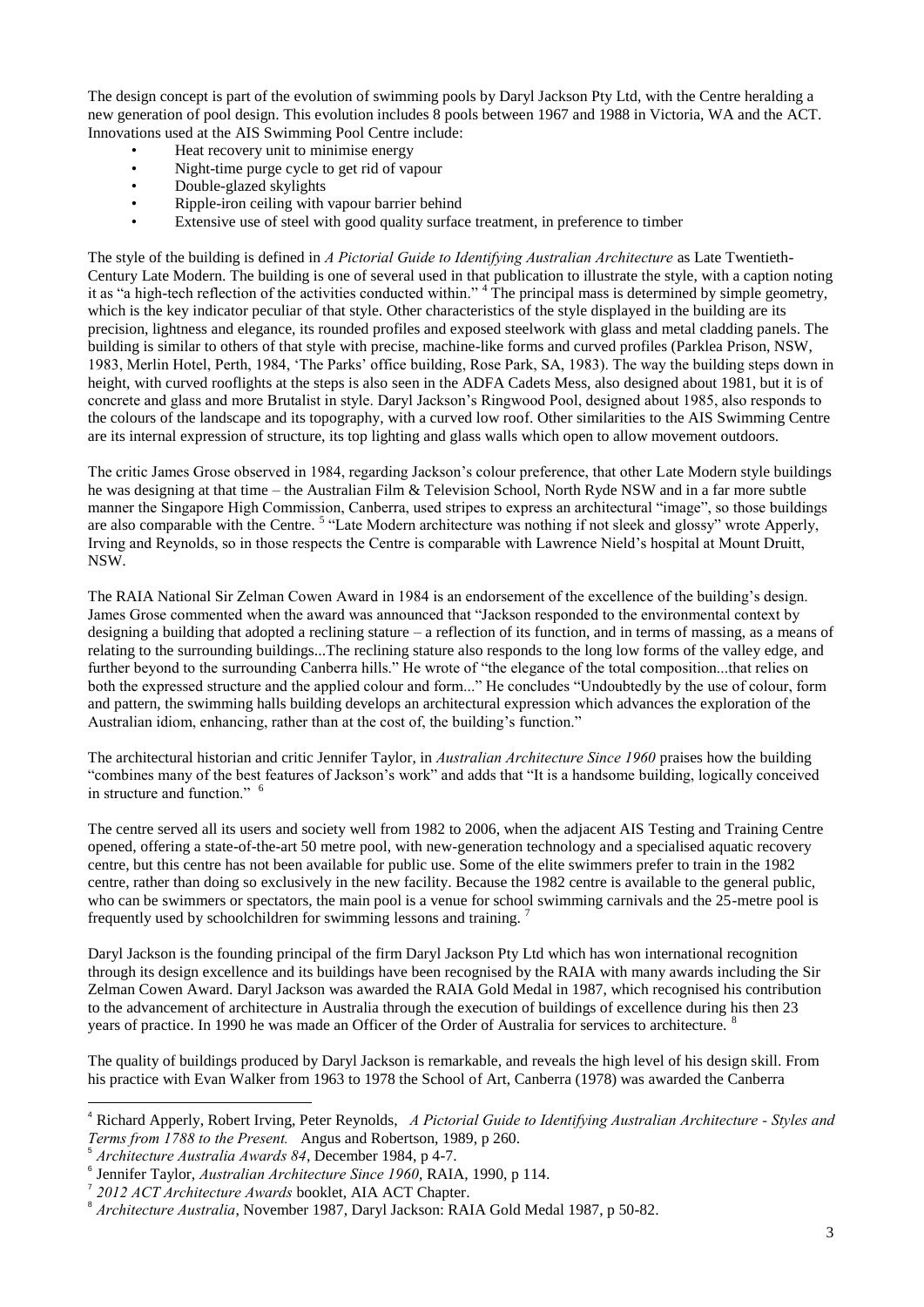Medallion in the RAIA (ACT) Awards and the Sir Zelman Cowen Award (RAIA National Award), both in 1981, and the 25 Year Award in the 2005 RAIA (ACT) Awards.

Major awards to buildings by Daryl Jackson's practice after Evan Walker departed include Canberra Medallions to the Singapore High Commission in 1985, and the ADFA Indoor Sports Complex in 1989. The Hyatt Hotel Canberra was awarded the RAIA National Presidents Award (recycling), the RAIA National Belle Interiors Award and the Interior Design & Conservation Awards, RAIA (ACT) Awards, all in 1989. Buildings by the practice have received many other awards in Victoria, NSW, Queensland and WA.

### **Analysis against the Heritage Significance Criteria**

 $\overline{a}$ 

Pursuant to s.10 of the *Heritage Act 2004*, a place or object has heritage significance if it satisfies one or more of the following criteria.

*(b) it exhibits outstanding design or aesthetic qualities valued by the community or a cultural group*

The AIS Swimming Pool Centre has meritorious design and aesthetic qualities which have led to it receiving several important awards. The first was the 1984 Canberra Medallion in the RAIA ACT Chapter awards, then the RAIA National Award for Design Excellence – the 1984 Sir Zelman Cowen Award – and, because the building has continued to serve its users and society well for over 25 years, the 2012 Award for Enduring Architecture in the AIA ACT Chapter awards.

# *(g) it is a notable example of a kind of place or object and demonstrates the main characteristics of that kind*

The building is a notable example of the Late Twentieth-Century Late Modern style of architecture. The principal mass is determined by simple geometry, which is the key indicator of that style. Other characteristics of the style displayed in the building are precision, lightness and elegance, rounded profiles and exposed steelwork with glass and metal cladding panels.

#### *(h) it has strong or special associations with a person, group, event, development or cultural phase in local or national history*

The AIS Swimming Pool Centre has strong associations with world record-breaking and World Championships, Olympic and Commonwealth Games gold medal-winning swimmers who have been based at the AIS and used the building as part of their daily training. The quality of Australian swimmers is among the best in the world and their achievements have helped, probably more than in any other sport, to put put the AIS and Australia on the world sporting arena. By being available to the general public for swimming lessons, training and competitions, the building plays an important part in fostering the development of competitive swimming in the local community and nationally.

The building has strong associations with its architect, Daryl Jackson, who has played a significant role in Australia's cultural history. He is one of Australia's most important architects of the late twentieth century, being awarded the RAIA Gold Medal in 1987 and made an Officer of the Order of Australia in 1990. The AIS Swimming Pool Centre holds an important place in the new generation of swimming pools, many of which he has designed.

*(j) it has provided, or is likely to provide, information that will contribute significantly to a wider understanding of the natural or cultural history of the ACT because of its use or potential use as a research site or object, teaching site or object, type locality or benchmark site*

Because of its architectural significance, the building can provide information which will contribute to a wider understanding of its style and will be of educational value for future generations.

#### **References**

 $\overline{a}$ 

Richard Apperly, Robert Irving, Peter Reynolds, *A Pictorial Guide to Identifying Australian Architecture - Styles and Terms from 1788 to the Present.* Angus and Robertson, 1989, p 260.

*Architecture Australia Awards 84*, December 1984, p 4-7.

*Architecture Australia*, November 1987, Daryl Jackson: RAIA Gold Medal 1987, p 50-82.

*An Architectural Guide To Australia's Capital Canberra*, RAIA 1982, p 38.

Jennifer Taylor, *Australian Architecture Since 1960*, RAIA, 1990, p 114.